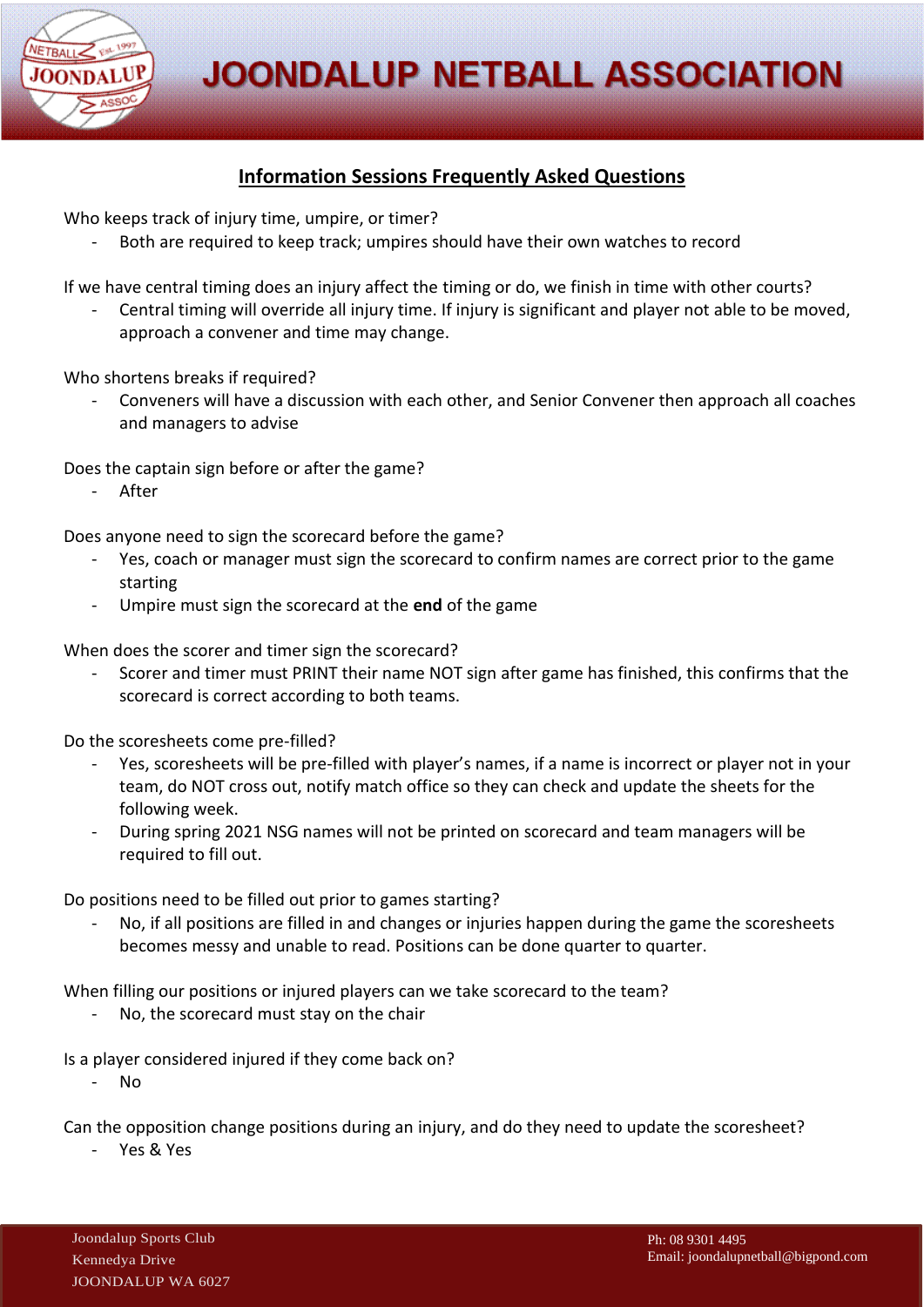

Can the coach or manager do the squiggle below player's names?

No, we would prefer that the umpires do this as part of their duties

Is it still the 1<sup>st</sup> named team scores and the 2<sup>nd</sup> named team times?

- Yes

If not keeping registers of players attending training how does the insurance work?

Please speak to clubs on how they can monitor this. Most coaches will keep attendance records

Does a first aid report need to be filled out for an injury?

Yes, forms will need to be filled out and returned to [joondalupnetball@bigpond.com](mailto:joondalupnetball@bigpond.com) within a week

What happens if the parent scoring must leave with the injured player?

Find a new scorer, this is the only circumstance where scorers can change during a game.

Can you add an injury to the scorecard if the injury is noticed a day later?

Yes, contact admin office

Do we need to call time if a player needs their asthma puffer?

- No, if the play is down the other end of the court and asthma puffer may be given to a player while they are still on court.
- If player leaves the court, they must stay off the court until umpire lets them back on

How do we notify the office of a forfeit if the office is closed on Friday's?

- Email the match office and the admin office as they monitor the emails on Friday's
- SMS the match office mobile, DO NOT call 0478 840 636

If the team you are playing forfeits, can you play a scratch match?

Yes, with enough notice provided

If during a weather event everyone leaves and forgets to drop the scorecard at the match office, how can we get it to the association?

JNA will contact teams if no one remembers and request that the card is returned same day if possible or they will be asked to drop off to the admin office

If players are asking questions about weather and if they are playing, what do we tell them?

- Advise to wait for JNA to advise club contacts, we have certain times to have a confirmed cancellation or confirmation of playing to work up to.

Can you confirm what umpires are paid?

- Saturday umpires are paid by individual clubs, speak to your club's umpire coordinator for confirmation
- Monday umpire fees are to be confirmed each year and clubs will be notified by email to club contacts.